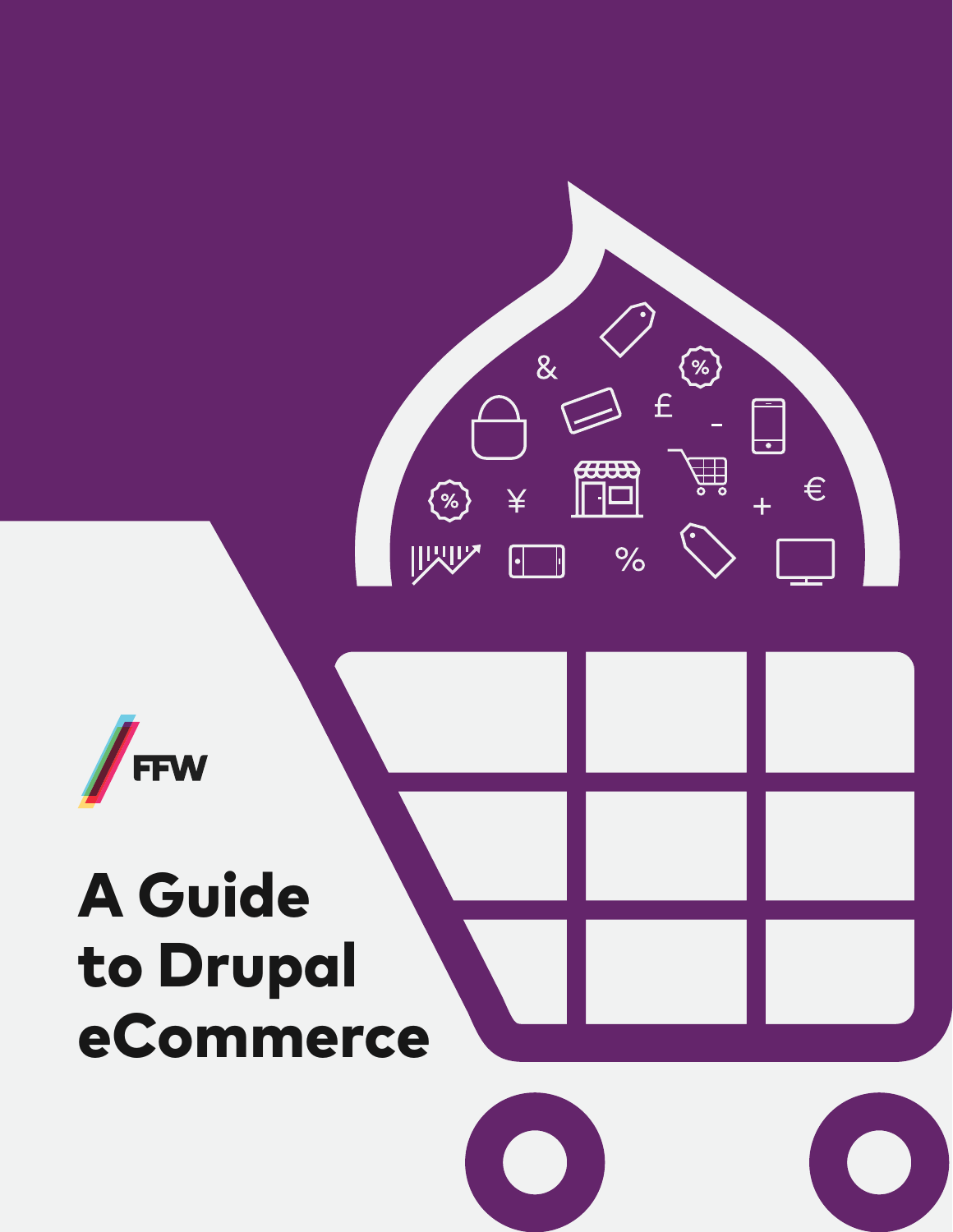When it comes to eCommerce for Drupal, there is no single, one-size-fits-all solution. Nor should there be. While the array of eCommerce options that work with a Drupal site can seem overwhelming, in truth there are options for organizations of any size, on any budget.

This whitepaper will discuss the value of Drupal as a platform that hooks into an eCommerce solution, will identify some of the different eCommerce solutions available to organizations that use Drupal sites, and will share information about how Drupal and eCommerce tools can integrate seamlessly into a larger stack of tools and services.





### About Us

FFW is a digital agency focused on creating digital experience platforms that ensure our clients' success, always moving forward at the speed of digital innovation.

Since 2000, the world's largest brands have relied on us to build accessible, creative, and user-friendly digital solutions that deliver results. We are more than 375+ people across 10 countries, with a track record of over 1,000 digital solutions delivered.

Learn more at:



[ffwagency.com](https://ffwagency.com/) **fig.** [facebook](https://www.facebook.com/FFWagency/) **that is faced in [twitter](https://twitter.com/FFWglobal/) fig.** [linked in](https://www.linkedin.com/company-beta/9442560/)



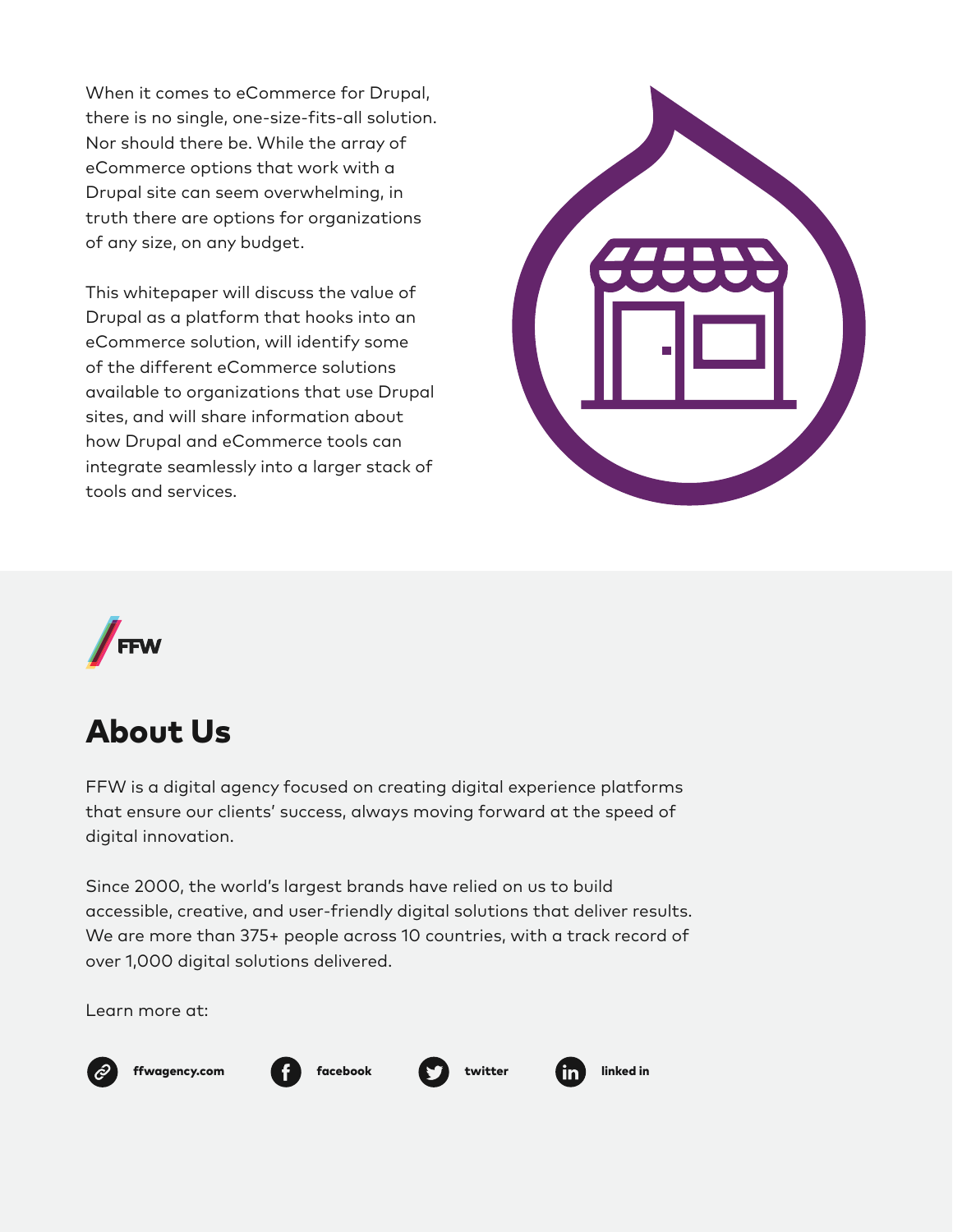# Choosing Drupal for eCommerce

One of Drupal's main strengths is how customizable it is, and how well it works with a variety of tools and systems. A good eCommerce solution goes far beyond just a CMS talking to an eCommerce software: it can share information with a CRM such as Salesforce, can integrate with marketing tools, and can offer a variety of payment processing options.

#### For example, a small nonprofit's Drupal eCommerce ecosystem might look like the following:

- Drupal CMS running the website
- Integration with Shopify for memberships and small purchases
- Square payment system
- Integration with CRM
- Optimizely integration for A/B testing
- An atomic design library



With a solution like what's listed above, that nonprofit could share information between Drupal, its eCommerce shop, and its CRM, updating membership transactions and purchases in real-time. Marketing tool integrations like Optimizely would allow the nonprofit's small team to leverage the platform well, and an atomic design library integrated with both the site and the shop would ensure that everything looks visually cohesive and is easier to maintain.

For a larger organization running a multi-million dollar online shop, a solution like Magento might be a better fit, with Drupal sharing information between the commerce system, a CRM like Salesforce, a marketing automation system like Marketo, and marketing and analytics tools like Hotjar, which provide heat maps of user behaviors across the site.

Ultimately, there are a number of eCommerce options available. With Drupal, organizations have the opportunity to customize their eCommerce ecosystems from a holistic standpoint and build systems that reduce costs, scale with their business, and don't need highly technical people to manage on a daily basis. Marketers and content editors can update content and manage inventory, freeing up technical staff for when they're truly needed.

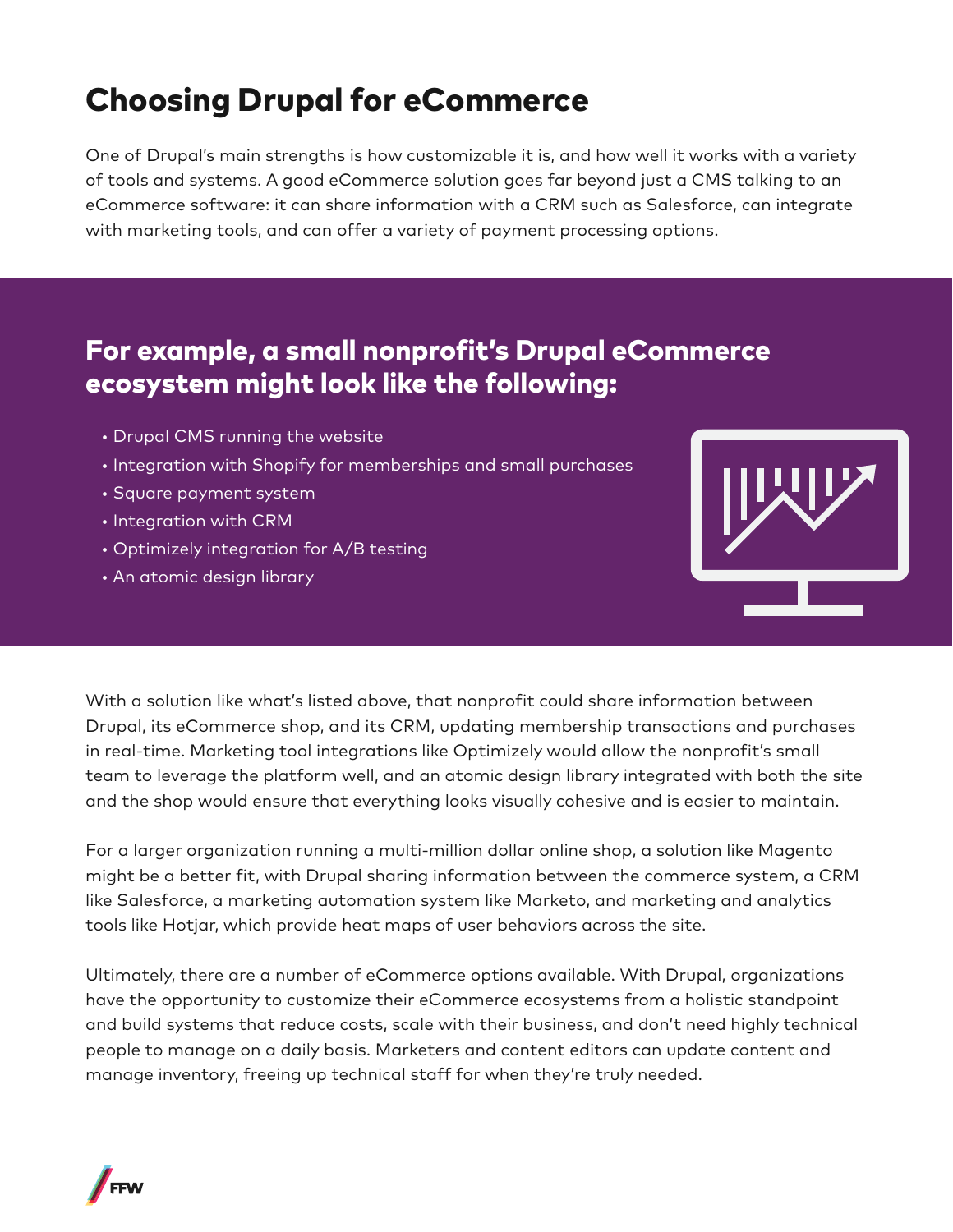# An overview of eCommerce solutions for Drupal

Using a Drupal 8 site as a centerpiece allows an organization to combine a number of different services to create an eCommerce ecosystem that's ideal for its needs. With Drupal 8, different systems can talk to each other and send information back and forth as users view items, interact with their shopping cart, make purchases, check order statuses, and more.

Drupal's flexibility means that a holistic ecosystem is available to organizations regardless of their size. While the level of integrations may vary depending on the scale of eCommerce operations, the variety of different offerings available to Drupal users means that a solution is within reach for any budget.

#### Smaller and mid-market solutions

One of the solutions that the FFW team has used for smaller and mid-market offerings is Shopify, a commerce-asa-service provider. Its low subscription and use charges, paired with its easy templating, means that it's an ideal fit for organizations with smaller eCommerce operations.

Shopify allows for excellent segmentation, and integrates with numerous tools. Additionally, Shopify's liquid templating means that making sure the eCommerce shop looks and feels like the wider organizational site is relatively simple.





There are a variety of solutions for largescale eCommerce sites. Recently, Acquia partnered with Magento to create a system that pairs content personalization with eCommerce. This has been a very popular solution for larger Drupal sites, and one which has gained a lot of traction.

However, Magento is not the only eCommerce offering for large Drupal sites. Drupal Commerce is another system that offers the kind of flexibility that organizations can benefit from. Both Drupal Commerce and Magento are good choices for large-scale eCommerce shops that bring in hundreds-of-thousands or even low-millions of dollars in revenue each year.

For truly massive shops, such as those that bring in \$100 million or more, several behemoth solutions exist, including Amazon. However, for the vast majority of organizations looking to integrate eCommerce capabilities on their Drupal sites, such a massive software will not be necessary.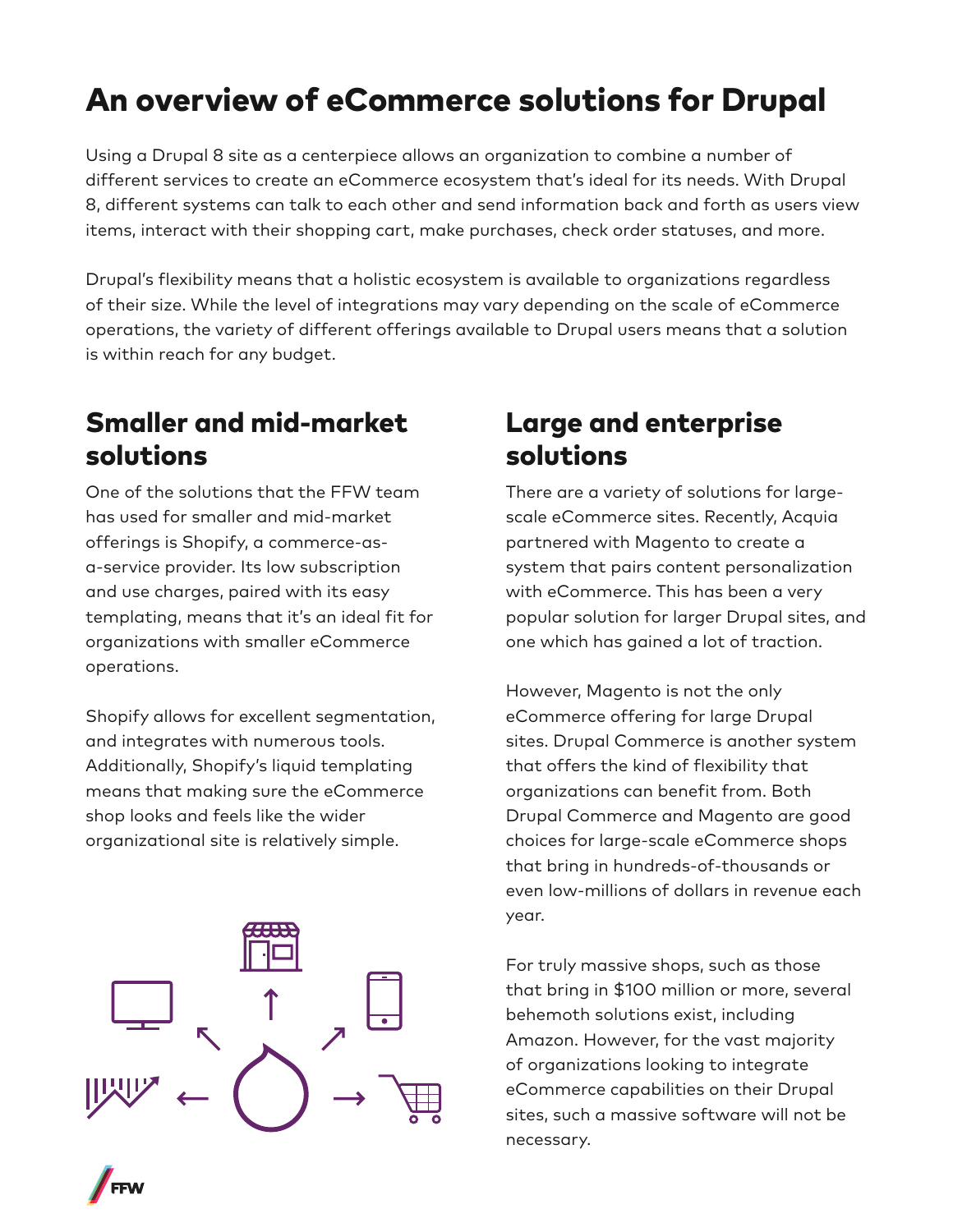# Building a holistic eCommerce ecosystem

While eCommerce might be growing in popularity, few organizations have opted for truly holistic ecosystems. This means they're missing out: Drupal's flexibility and ease of integration make it an ideal hub for a variety of different tools that allow organizations to get the very most out of their eCommerce offerings.

Integrating tools allows for a platform to function at a level greater than the sum of its parts. A fully integrated eCommerce ecosystem can offer visitors beautiful, personalized experiences that set the standard for how a digital experience platform ought to perform.

Some of the tool integrations that FFW generally recommends or provides for our clients include:

- CRM
- Optimization solutions, including heat mapping, A/B testing, or SEO tools.
- A 'headless' content repository that delivers your site content to any number of portals or apps.
- Analytics solutions.
- Marketing platforms, including a marketing automation tool.

## Personalizing the shopping experience

With Drupal, it's possible to build an eCommerce experience that is personalized, beautiful, and easy to optimize. This is done by building an atomic design library, which is a structured system of design elements that maintains consistency across a digital platform's various touch points. (To learn more about Atomic Design, look for our whitepaper at FFWAgency.com/resources)

Using an atomic design library means that a site is built of branded components that can be laid out in numerous, flexible ways using a drag-and-drop editor. Marketers can try different layouts, move calls to action around, and play with different ways of presenting content to different user types.

Additionally, integration with optimization and measurement tools (such as Google Optimize or Hotjar) allows marketers to see which version of a page performs better, and to map what points of a page users are looking at and clicking on. With this information, marketers can easily update forms, drag-and-drop content, or address conversion issues with minimal assistance from technical staff.



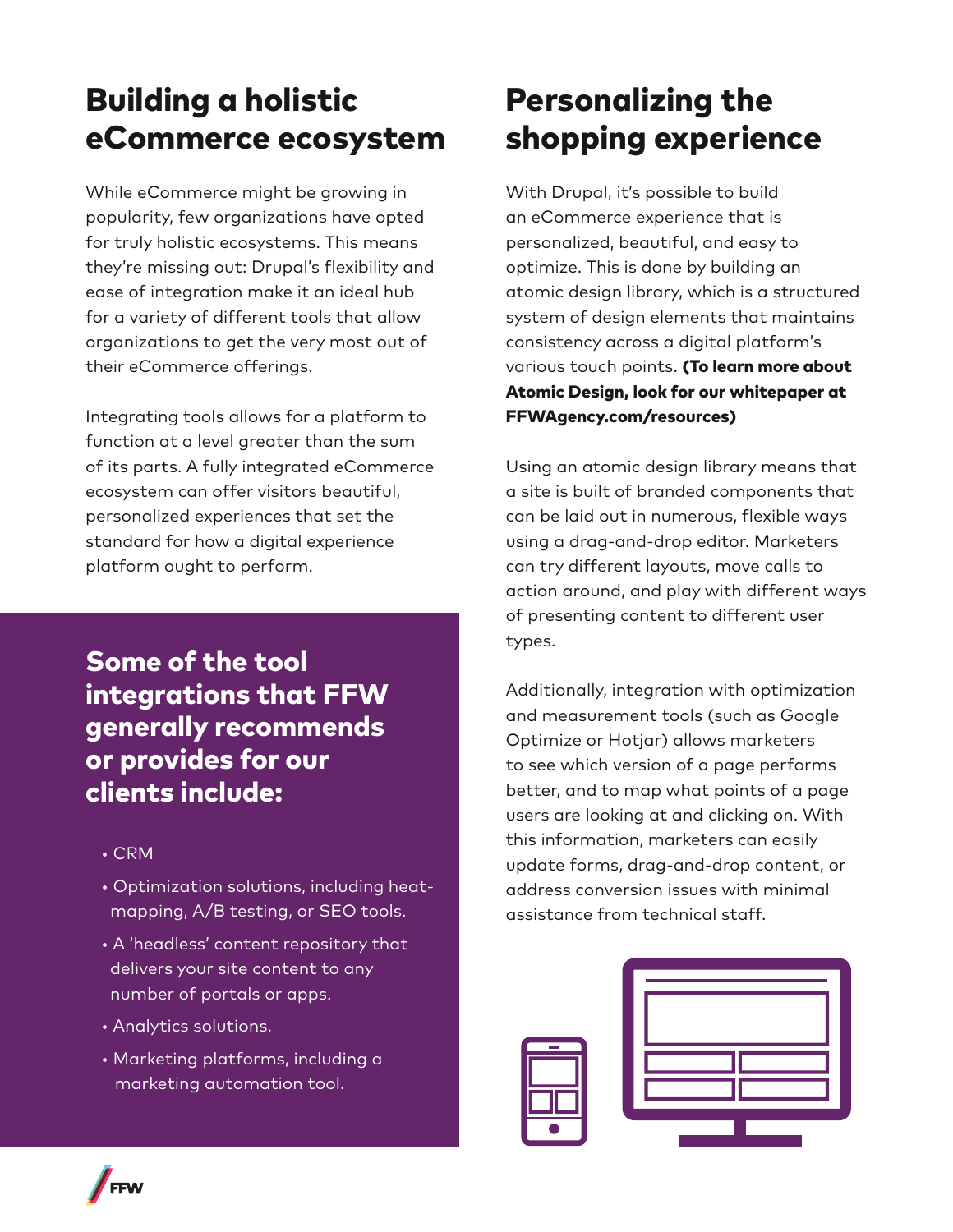# **Success sto**

LUSH

For an example of a holistic approach to eCommerce, look no further than LUSH, a vegetarian and vegan beauty and cosmetics company based out of England. FFW recently worked with LUSH to create the largest eCommerce platform built on top of Drupal Commerce. The new platform addresses several problems that LUSH was having with site performance, scaling, and flexibility.

LUSH's primary concern was to have a site that would be able to handle the heavy traffic loads that come with its large annual sale. And, because LUSH is a global company, it needed the ability to spin up local country shops so that each country could make adjustments and translations to its content.

The platform was broken down into several specific problems:

#### 1. LUSH needed consistent data flow and business intelligence reporting throughout all instances.

To solve this problem, a high-availability queue system was implemented for synchronization of orders and data between systems, making it easy for users to file and track transactions across devices. Additionally, FFW planned and built a cloud-based digital experience platform to allow users to easily and securely make purchases and payments, across web and mobile devices.

#### 2. The site should be able to serve up to 100 different markets, which would operate independently from each other.

To facilitate this, FFW expanded LUSH's Mobile API to have multilingual functionality; to support multiple markets' shipping, currencies, and transactions; and to be in compliance with each market's laws and regulations. Additionally, measures were taken so that traffic surges in one part of the world would not affect the site elsewhere.

#### 3. The site needed to be able to handle large surges of traffic.

A Cloudflare caching layer was implemented to reduce demands on the servers, which helped handle users' frequent page refreshing for price changes during the sale.

#### Once the new eCommerce ecosystem was implemented, LUSH's website sessions increased by 75%, digital orders increased by a whopping 64%, and shopping cart abandonment decreased by 16%.